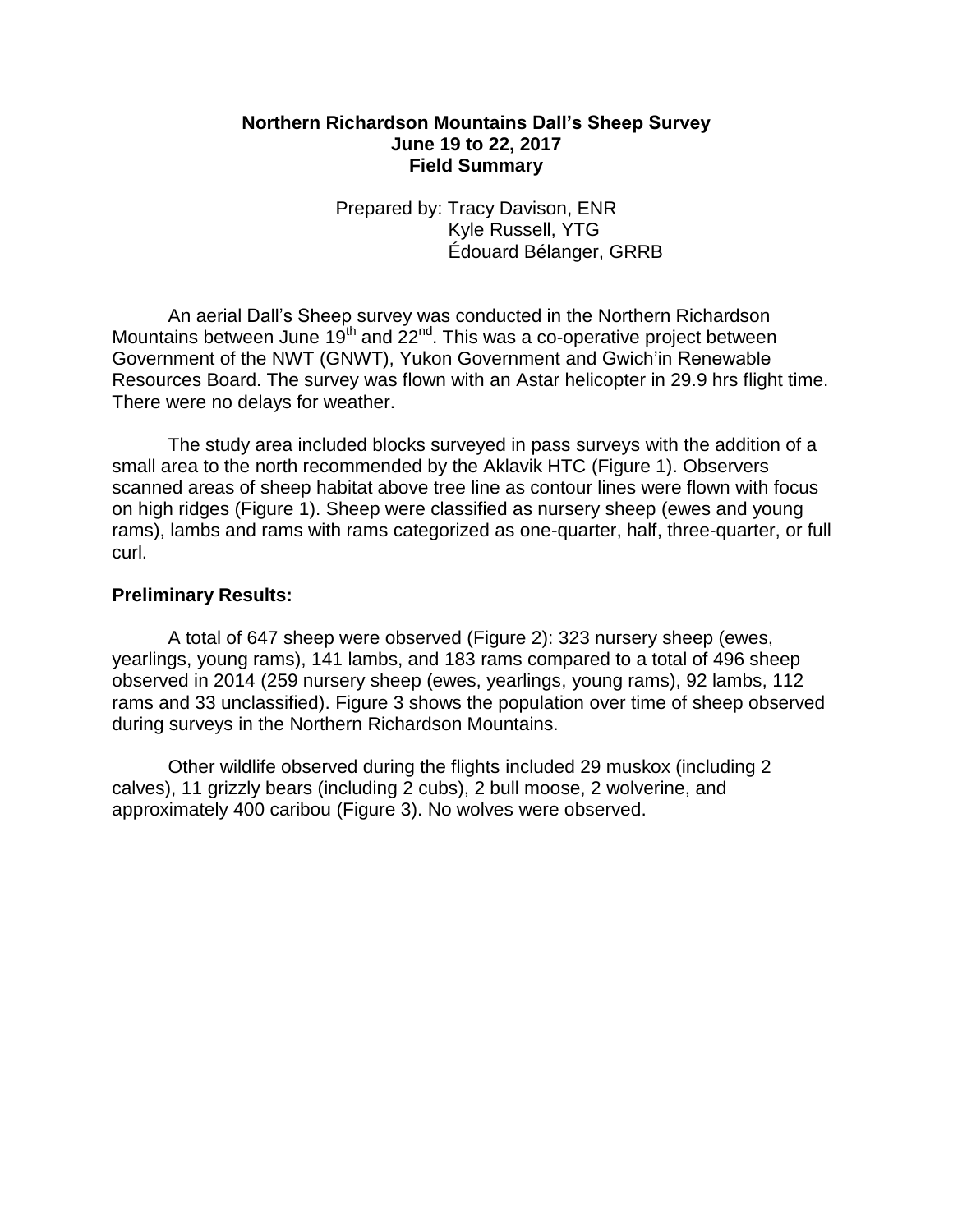

Figure 1: Study blocks, and flight lines for the survey.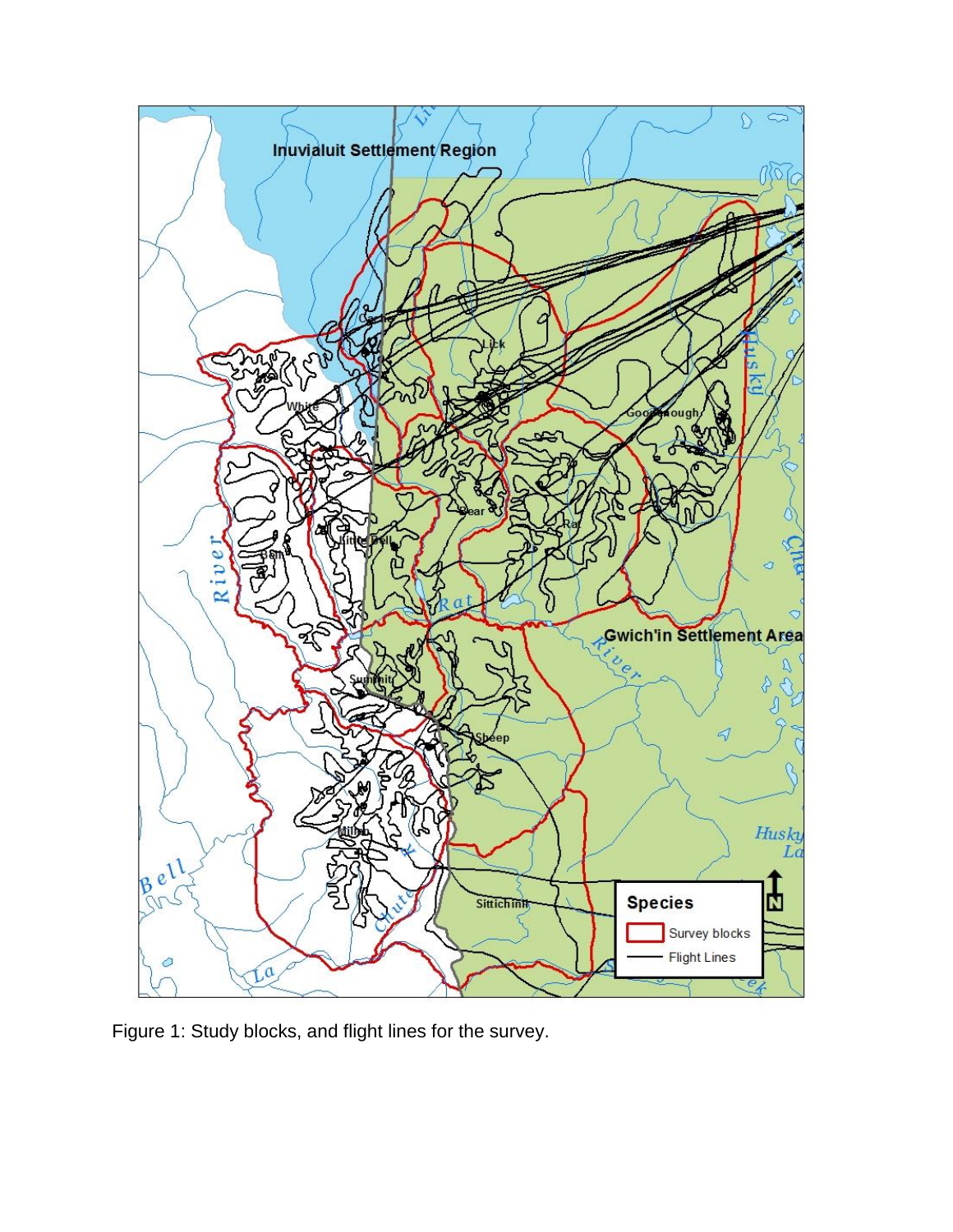

Figure 2: Population trend of Dall's sheep in the Northern Richardson Mountains.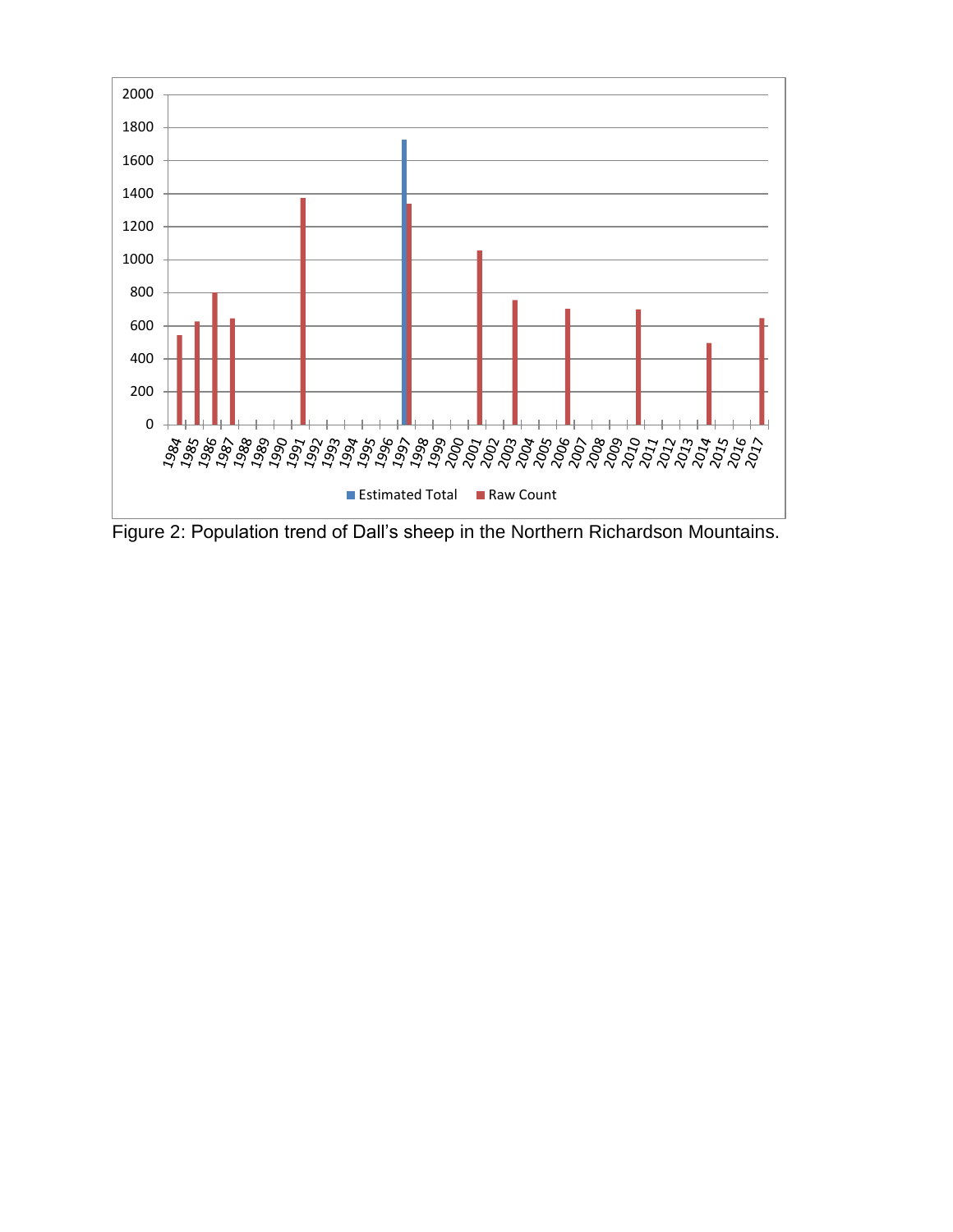

Figure 2: Wildlife Observations made during the survey.